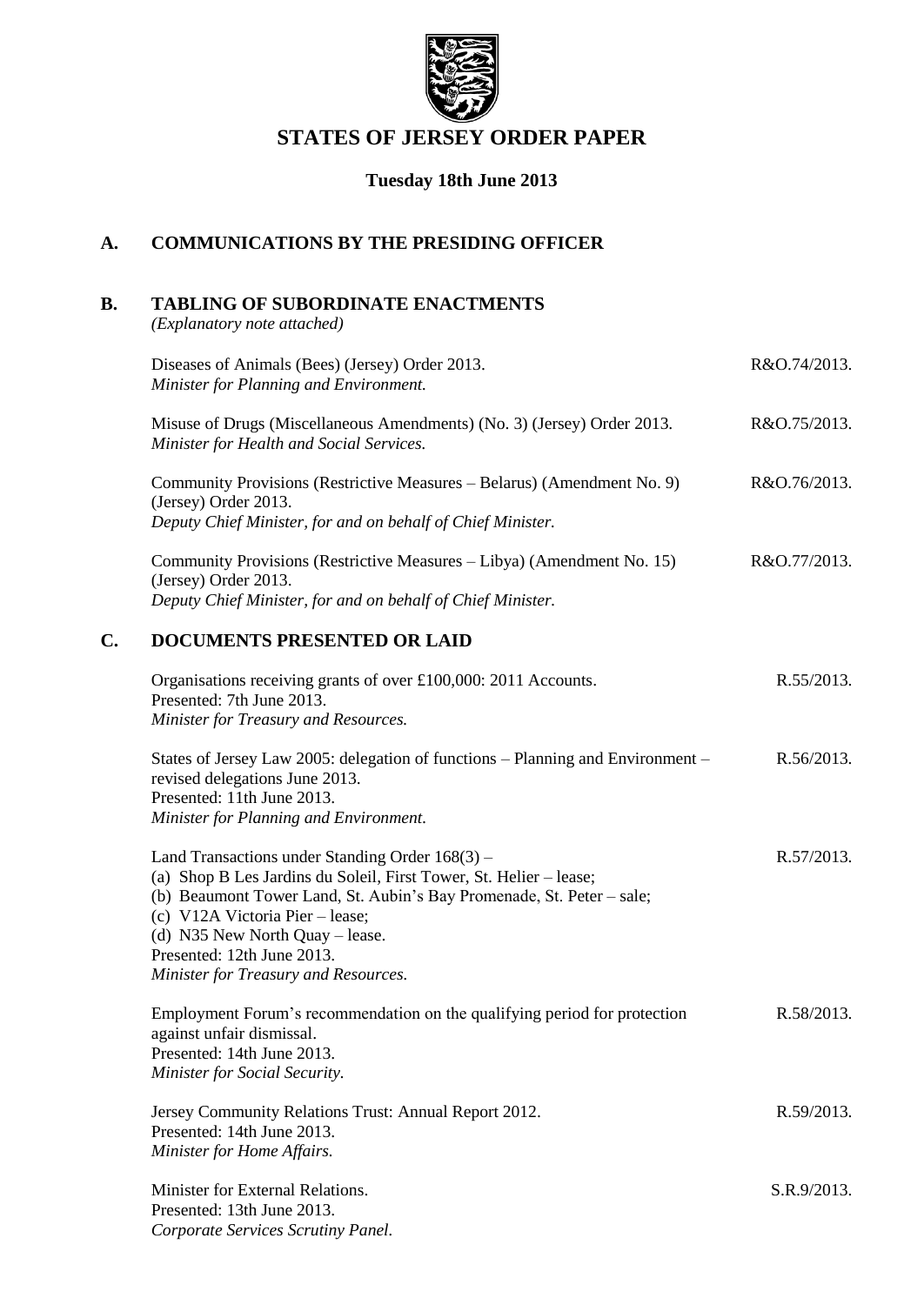

|    | £200,000 Grant to Film Company (P.A.C.2/2013): response of the Minister for<br>Economic Development.<br>Presented: 7th June 2013.<br>Minister for Economic Development. | P.A.C.2/2013.<br>Res.    |
|----|-------------------------------------------------------------------------------------------------------------------------------------------------------------------------|--------------------------|
|    | £200,000 Grant to Film Company (P.A.C.2/2013): response of the States<br>Employment Board.<br>Presented: 7th June 2013.<br><b>States Employment Board.</b>              | P.A.C.2/2013.<br>Res.(2) |
| D. | <b>NOTIFICATION OF LODGED PROPOSITIONS</b>                                                                                                                              |                          |
|    | Draft Public Finances (Amendment No. 4) (Jersey) Law 201-.<br>Lodged: 6th June 2013.<br>Minister for Treasury and Resources.                                            | P.73/2013.               |
|    | Referendum on States reform: outcome.<br>Lodged: 6th June 2013.<br>Senator B.I. Le Marquand.                                                                            | P.74/2013.               |

Draft States of Jersey (Transfer of Functions No. 6) (Economic Development and Treasury and Resources to Chief Minister) (Jersey) Regulations 201-. Lodged: 6th June 2013. *Chief Minister.* P.75/2013.

Committee of Inquiry into Historical Abuse: appointment of Chairman. Lodged: 14th June 2013. *Chief Minister.* P.76/2013.

## **E. WITHDRAWAL OF LODGED PROPOSITIONS**

### **F. APPOINTMENT OF MINISTERS, COMMITTEES AND PANELS**

### **G. MATTERS OF PRIVILEGE**

### **H. PETITIONS**

### **I. QUESTIONS**

#### (a) – **Written Questions** *(attached)*

- 1. The Minister for Treasury and Resources will table an answer to a question asked by Deputy J.A. Martin of St. Helier regarding the proposed electricity sub-station at Westmount.
- 2. The Minister for Planning and Environment will table an answer to a question asked by Deputy G.C.L. Baudains of St. Clement regarding emissions from compressed air powered vehicles.
- 3. The Minister for Health and Social Services will table an answer to a question asked by Senator S.C. Ferguson regarding suicide rates.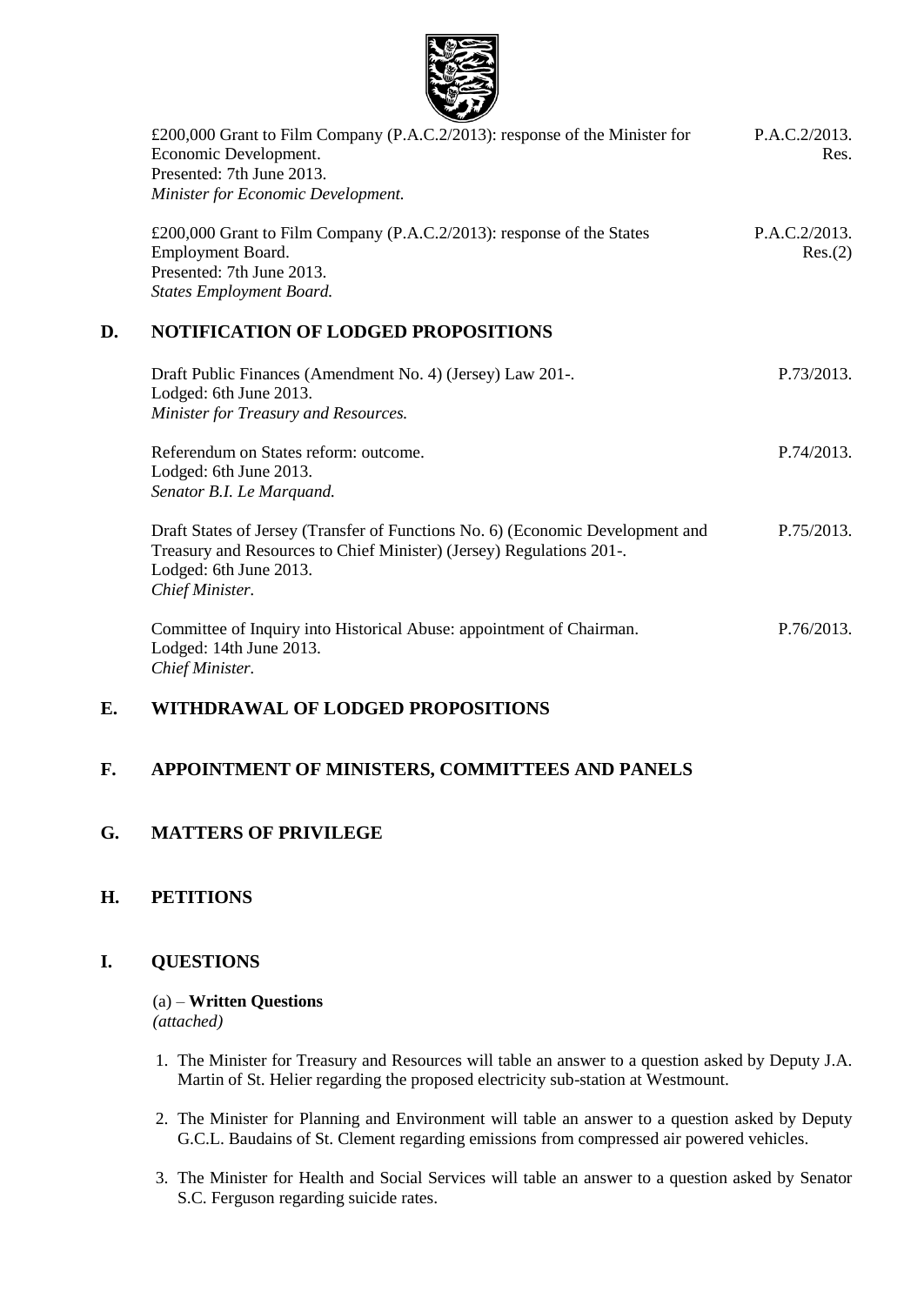

- 4. The Minister for Health and Social Services will table an answer to a question asked by Deputy G.P. Southern of St. Helier regarding the re-introduction of hospital prescription charges.
- 5. The Minister for Social Security will table an answer to a question asked by Deputy G.P. Southern of St. Helier regarding the high cost of accessing primary health care through GPs.
- 6. The Minister for Home Affairs will table an answer to a question asked by Deputy T.M. Pitman of St. Helier regarding the arrest of members of the public for planning infractions.
- 7. The Minister for Home Affairs will table an answer to a question asked by Deputy T.M. Pitman of St. Helier regarding investigations into historic abuse.
- 8. The Minister for Housing will table an answer to a question asked by Deputy T.M. Pitman of St. Helier regarding the re-registration of lodging houses.
- 9. H.M. Attorney General will table an answer to a question asked by Deputy T.M. Pitman of St. Helier regarding the impact of the Referendum on St. Helier voters.

### **(b) – Oral Questions**

(120 minutes)

1. Deputy J.H. Young of St. Brelade will ask the following question of the Minister for Planning and Environment –

"Since the Minister's appointment, have any complaints been received from members of the public alleging maladministration and, if so, would he advise what proportion of these complaints have been independently investigated and written responses made and detail the number of these complaints which are still without reply?"

2. Deputy G.C.L. Baudains of St. Clement will ask the following question of the Minister for Planning and Environment –

"With regard to the 'Air Quality Strategy' would the Minister concede that the alternative vehicle propulsion methods he proposes are inefficient when compared with vehicles having their own engine and that the end result merely swaps one environmental problem for another?"

3. The Connétable of St. Helier will ask the following question of the Minister for Planning and Environment –

"Can the Minister advise whether a process is underway to list St Helier's parks, including the wooded area of Westmount adjacent to St Aubin's Road and, if so, will he provide details to the Assembly?"

4. The Connétable of St John will ask the following question of the Chief Minister –

"Could the Minister inform the Assembly what the rationale and criteria are for sending Jersey delegations to UK party political conferences?"

5. Deputy T.M. Pitman of St. Helier will ask the following question of the Chief Minister –

"Following his meeting with the businessmen who raised concern at seeing the Assistant Minister with responsibility for External Affairs reading confidential documents in full view of the public on a flight, does the Chief Minister support the Assistant Minister's views expressed on 14th May 2013 that the allegations were 'inaccurate' and gave a 'fictitious and malicious account' and, if not, will he now be asking his Assistant Minister to resign?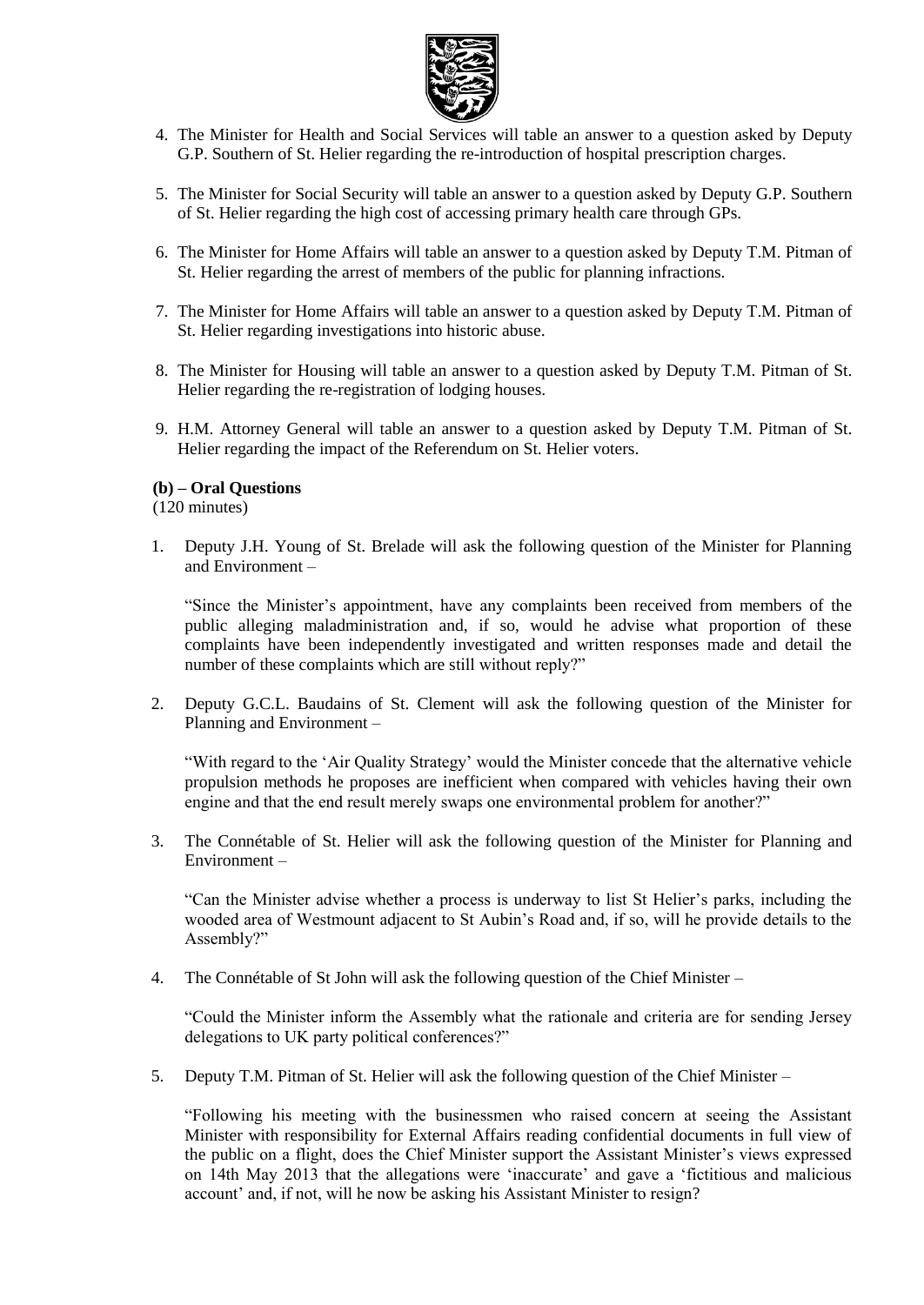

6. The Connétable of St. Mary will ask the following question of the Minister for Education, Sport and Culture –

"As language immersion schools have become increasingly popular in North America and are now appearing in Britain, has any research been undertaken into the benefits of these schools and, if so, does the Minister consider that Jersey should develop this concept to the advantage of our own students to increase the Island's skills base?"

7. Deputy R.G. Le Hérissier of St. Saviour will ask the following question of the Minister for Health and Social Services –

"How are new management positions, such as those in the new Commissioning Unit, evaluated in order to ensure, for example, that the annual expenditure of  $£269,450$  for this unit is fully justified?"

8. Deputy J.A.N. Le Fondré of St. Lawrence will ask the following question of the Chief Minister –

"Further to his answer on 4th June 2013 when he stated he had requested the Bishop to make public the terms of reference for the Dame Heather Steel investigation into the Korris review, would the Chief Minister advise whether he has received an update relating to this matter, given that a visitation connected to the investigation has just commenced for which the terms of reference are available?"

9. Deputy M. Tadier of St. Brelade will ask the following question of the Chief Minister –

"Given the Chief Minister's commitment that Jersey wants no part of 'aggressive tax planning' why, in his letter to the UK Prime Minister, did the Chief Minister confirm his commitment to fight tax evasion but not tax avoidance - aggressive or otherwise?"

10. Senator S.C. Ferguson will ask the following question of the Minister for Treasury and Resources –

"Given the Minister's recent optimistic comments regarding tax receipts, would he advise whether he is now contemplating imposing Goods and Services Tax on aircraft fuel and, if so, why?"

11. Deputy G.P. Southern of St. Helier will ask the following question of the Chief Minister –

"Will the Chief Minister inform members of the exact terms of the Organisation for Economic Co-operation and Development (OECD) agreement on tax information exchange which has been put to the Crown Dependencies and British Overseas Territories by the UK Prime Minister and under what terms he has agreed or will agree to ratify the agreement?"

12. Deputy M.R. Higgins of St. Helier will ask the following question of H.M. Attorney General –

"Will H.M. Attorney General advise members to whom the Chief Officer and Deputy Chief Officer of the States of Jersey Police are accountable for their conduct and who would determine whether they should be investigated in circumstances in which they are alleged to have perverted the course of justice?"

13. The Connétable of St John will ask the following question of the Minister for Treasury and Resources –

"In view of current unemployment levels and the need to support local businesses, such as Jersey Post, can the Minister, as the shareholder representative, advise why the Jersey Electricity Company posted Islanders' quarterly electricity bills from the United Kingdom?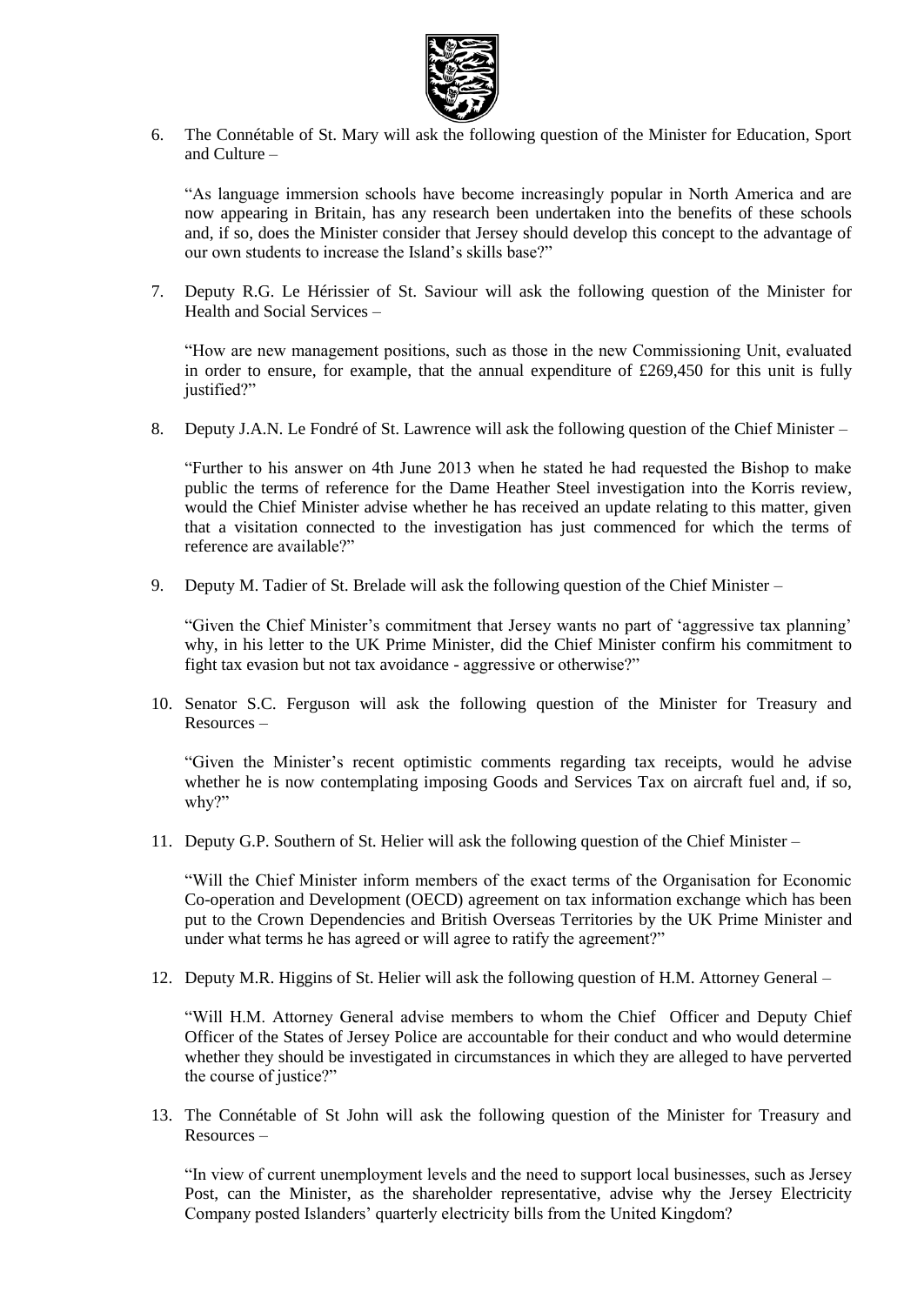

14. Deputy M.R. Higgins of St. Helier will ask the following question of the Chief Minister –

"Would the Chief Minister agree that a public sector employee should not knowingly lie or try to deceive a civil or criminal court or tribunal and that such an act would constitute grounds for instant dismissal for gross misconduct?"

15. Deputy R.G. Le Hérissier of St. Saviour will ask the following question of the Chief Minister –

"Would the Chief Minister establish an independent inquiry to report expeditiously about the allegations that the Assistant Minister for External Relations has obtained and read in public confidential documents associated with the suspension of the Dean and, if not, why not?"

16. Deputy T.M. Pitman of St. Helier will ask the following question of H.M. Attorney General –

"What powers, if any, does a Court have to ensure that full indemnities awarded to members of the public at the conclusion of a court case are enforced and the injured party is not left thousands of pounds out of pocket?"

17. Deputy M. Tadier of St. Brelade will ask the following question of the Chief Minister –

"Further to the response given to a written question on 19th February 2013, regarding the Action Aid report 'Sweet Nothings' concerning Associated British Foods' avoidance of paying taxes to Zambia via subsidiaries based in Jersey, what action, if any, has been undertaken to assess whether Jersey's limited involvement in this case constituted 'aggressive tax avoidance'?"

18. Deputy J.H. Young of St. Brelade will ask the following question of the Minister for Planning and Environment –

"Will the Minister inform the Assembly whether he has delegated powers to officers to enter into planning obligation agreements which require land transactions and monies to be paid, as proposed for the Plémont development and, if so, does the delegation allow those powers to be exercised where there is a formal complaint pending under the Administrative Decisions (Review) (Jersey) Law 1982 which could justify independent investigation?"

19. Deputy G.P. Southern of St. Helier will ask the following question of the Chief Minister –

"Will the Chief Minister agree to instigate an investigation into the use of zero hours contracts across the Island in order to assess whether the use of such contracts by employers is appropriate, and if not, why not?"

#### **(c) – Questions to Ministers without notice (30 minutes) –**

1st question period – Minister for Education, Sport and Culture

2nd question period – Minister for Health and Social Services

### **J. PERSONAL STATEMENTS**

### **K. STATEMENTS ON A MATTER OF OFFICIAL RESPONSIBILITY**

### **L. PUBLIC BUSINESS**

Draft Wills and Successions (Amendment No. 2) (Jersey) Law 201-. Lodged: 19th March 2013. *Chief Minister.*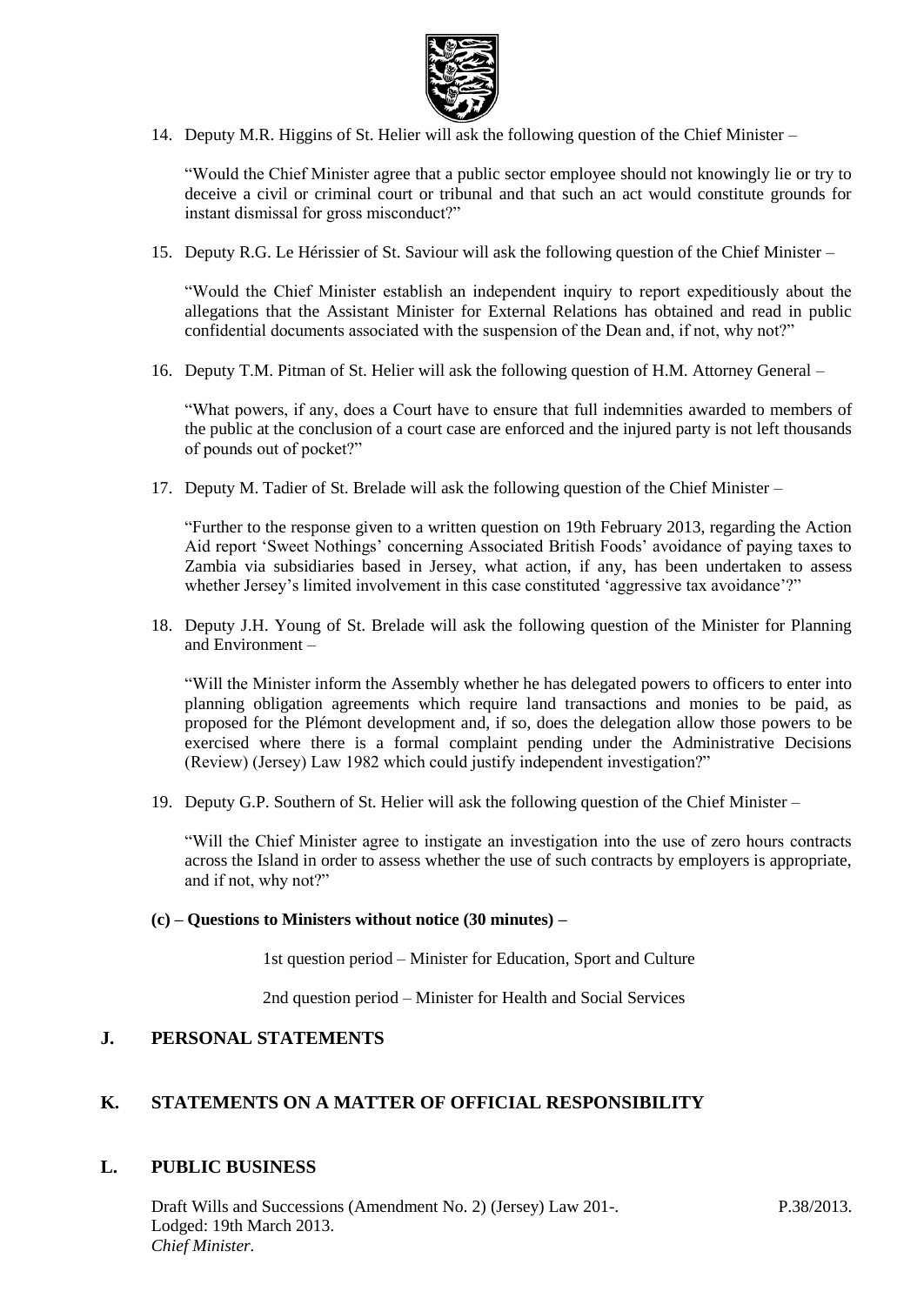

|    | Chief Minister and Chairman of Comité des Connétables: monthly meetings.<br>Lodged: 16th April 2013.<br>Deputy M. Tadier of St. Brelade.                                                                                                                                     | P.51/2013.             |
|----|------------------------------------------------------------------------------------------------------------------------------------------------------------------------------------------------------------------------------------------------------------------------------|------------------------|
|    | Chief Minister and Chairman of Comité des Connétables: monthly meetings<br>$(P.51/2013)$ – comments.<br>Presented: 13th May 2013.<br>Comité des Connétables.                                                                                                                 | P.51/2013.<br>Com.     |
|    | Chief Minister and Chairman of Comité des Connétables: monthly meetings<br>$(P.51/2013)$ – comments.<br>Presented: 13th May 2013.<br>Council of Ministers.                                                                                                                   | P.51/2013.<br>Com.(2). |
|    | Approval of the Memorandum of Understanding between the Government of Jersey<br>and Her Majesty's Revenue and Customs of the United Kingdom of Great Britain<br>and Northern Ireland relating to co-operation in tax matters.<br>Lodged: 30th April 2013.<br>Chief Minister. | P.55/2013.             |
|    | Draft Taxation (Implementation) (Disclosure Facility) (Jersey) Regulations 201-.<br>Lodged: 30th April 2013.<br>Chief Minister.                                                                                                                                              | P.56/2013.             |
| М. | <b>ARRANGEMENT OF PUBLIC BUSINESS</b>                                                                                                                                                                                                                                        |                        |
|    | 2nd July 2013                                                                                                                                                                                                                                                                |                        |
|    | Committee of Inquiry: costs for local businesses.<br>Lodged: 25th February 2013.<br>Senator A. Breckon.                                                                                                                                                                      | P.31/2013.             |
|    | Draft Succession to the Crown (Jersey) Law 201-.<br>Lodged: 8th May 2013.<br>Chief Minister.                                                                                                                                                                                 | P.57/2013.             |
|    | Ratification of the Convention between Jersey and the Grand Duchy of<br>Luxembourg for the Avoidance of Double Taxation and the Prevention of Fiscal<br>Evasion with Respect to Taxes on Income and on Capital.<br>Lodged: 21st May 2013.<br>Chief Minister.                 | P.58/2013.             |
|    | Draft Taxation (Double Taxation) (Amendment No. 2) (Jersey) Regulations 201-.<br>Lodged: 21st May 2013.<br>Chief Minister.                                                                                                                                                   | P.59/2013.             |
|    | Historic buildings in Pitt Street and Dumaresq Street: request to Minister for<br>Planning and Environment.<br>Lodged: 29th May 2013.<br>Connétable of St. Helier.                                                                                                           | P.60/2013.             |
|    | Draft Amendment (No. 21) of the Standing Orders of the States of Jersey.<br>Lodged: 3rd June 2013.<br>Privileges and Procedures Committee.                                                                                                                                   | P.65/2013.             |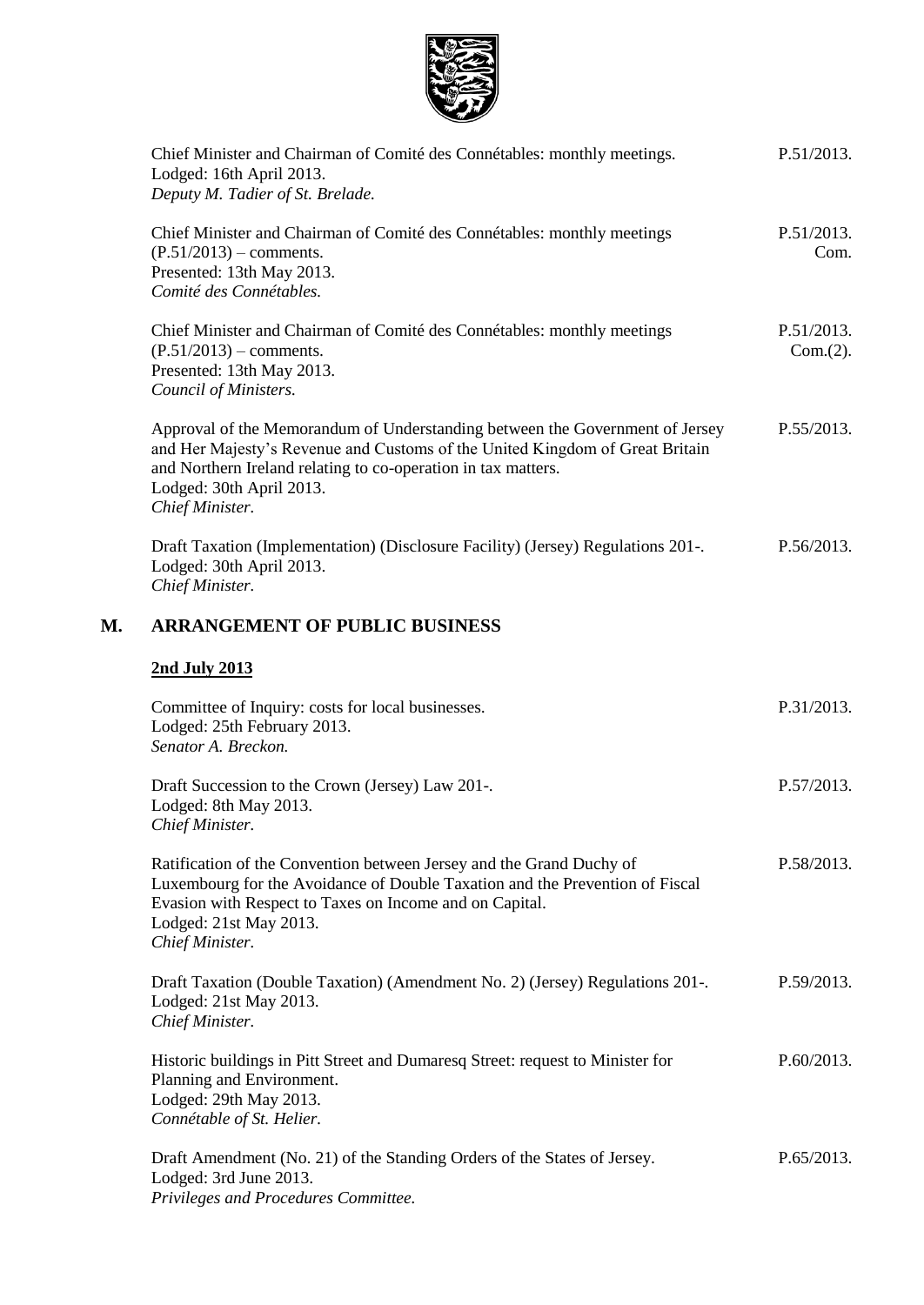

P.71/2013.

Island Plan Review. Lodged: 4th June 2013. *Deputy J.H. Young of St. Brelade.*

**16th July 2013**

| Draft Security Interests (Amendment of Law) (Jersey) Regulations 201-.<br>Lodged: 31st May 2013.<br>Minister for Economic Development.                         | P.61/2013.         |
|----------------------------------------------------------------------------------------------------------------------------------------------------------------|--------------------|
| Draft Trusts (Amendment No. 6) (Jersey) Law 201-.<br>Lodged: 31st May 2013.<br>Minister for Economic Development.                                              | P.62/2013.         |
| Draft Social Housing (Transfer) (Jersey) Law 201-.<br>Lodged: 31st May 2013.<br>Minister for Housing.                                                          | P.63/2013.         |
| Victoria and George V Cottage Homes (Repeal of General Principles).<br>Lodged: 28th March 2013.<br>Minister for Housing.                                       | P.44/2013.         |
| Victoria and George V Cottage Homes (Repeal of General Principles) (P.44/2013):<br>amendment.<br>Lodged: 3rd May 2013.<br>Deputy G.P. Southern of St. Helier.  | P.44/2013.<br>Amd. |
| Draft States of Jersey (Amendment No. 7) Law 201-.<br>Lodged: 3rd June 2013.<br>Privileges and Procedures Committee.                                           | P.64/2013.         |
| Draft Income Support (Amendment No. 9) (Jersey) Regulations 201-.<br>Lodged: 4th June 2013.<br>Minister for Social Security.                                   | P.66/2013.         |
| Draft States of Jersey (Minister for External Relations) (Jersey) Regulations 201-.<br>Lodged: 4th June 2013.<br>Chief Minister.                               | P.67/2013.         |
| Draft Dwelling-Houses (Rent Control) (Standard Tenancy Agreement)<br>(Amendment) (Jersey) Regulations 201-.<br>Lodged: 4th June 2013.<br>Minister for Housing. | P.68/2013.         |
| Draft Firearms (Amendment No. 3) (Jersey) Law 201-.<br>Lodged: 4th June 2013.<br>Minister for Home Affairs.                                                    | P.69/2013.         |
| Draft Loi (201-) (Amendement) sur la Voirie.<br>Lodged: 4th June 2013.<br>Comité des Connétables.                                                              | P.70/2013.         |
| Hospital Outpatients: re-introduction of prescriptions charges.<br>Lodged: 4th June 2013.<br>Minister for Health and Social Services.                          | P.72/2013.         |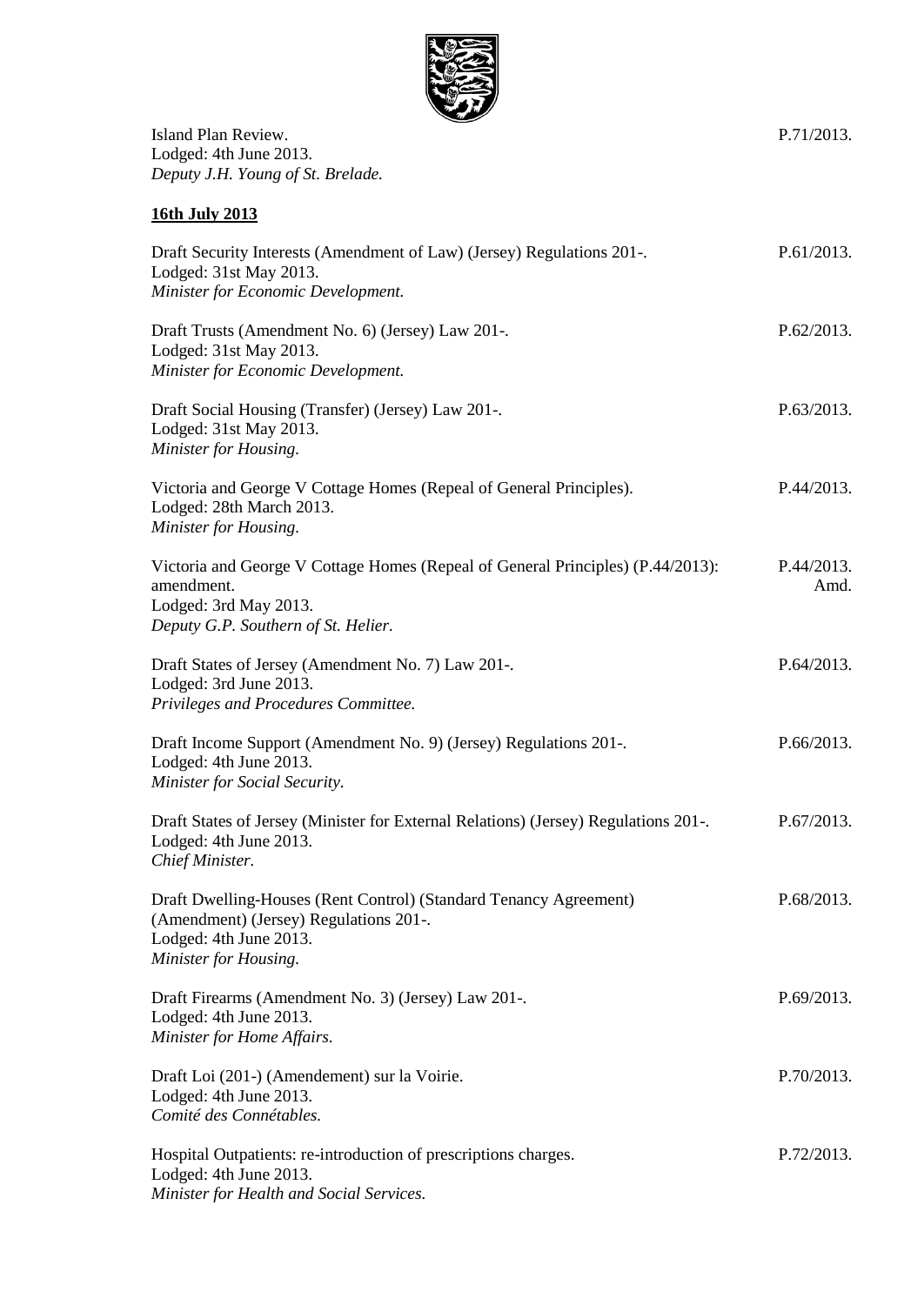

| Draft Public Finances (Amendment No. 4) (Jersey) Law 201-.                     | P.73/2013. |
|--------------------------------------------------------------------------------|------------|
| Lodged: 6th June 2013.                                                         |            |
| Minister for Treasury and Resources.                                           |            |
| (Cannot be debated until 18th July 2013)                                       |            |
| Referendum on States reform: outcome.                                          | P.74/2013. |
| Lodged: 6th June 2013.                                                         |            |
| Senator B.I. Le Marquand.                                                      |            |
| Draft States of Jersey (Transfer of Functions No. 6) (Economic Development and | P.75/2013. |
| Treasury and Resources to Chief Minister) (Jersey) Regulations 201-.           |            |
| Lodged: 6th June 2013.                                                         |            |
| Chief Minister.                                                                |            |
| (Cannot be debated until 18th July 2013)                                       |            |
| Committee of Inquiry into Historical Abuse: appointment of Chairman.           | P.76/2013. |
| Lodged: 14th June 2013.                                                        |            |
| Chief Minister.                                                                |            |
|                                                                                |            |

### **10th September 2013**

### **M.N. DE LA HAYE Greffier of the States**

13th June 2013

**Note –**

**In accordance with the meeting dates fixed for 2013 by the Privileges and Procedures Committee, this meeting will continue, if necessary, on Wednesday 19th and Thursday 20th June 2013.**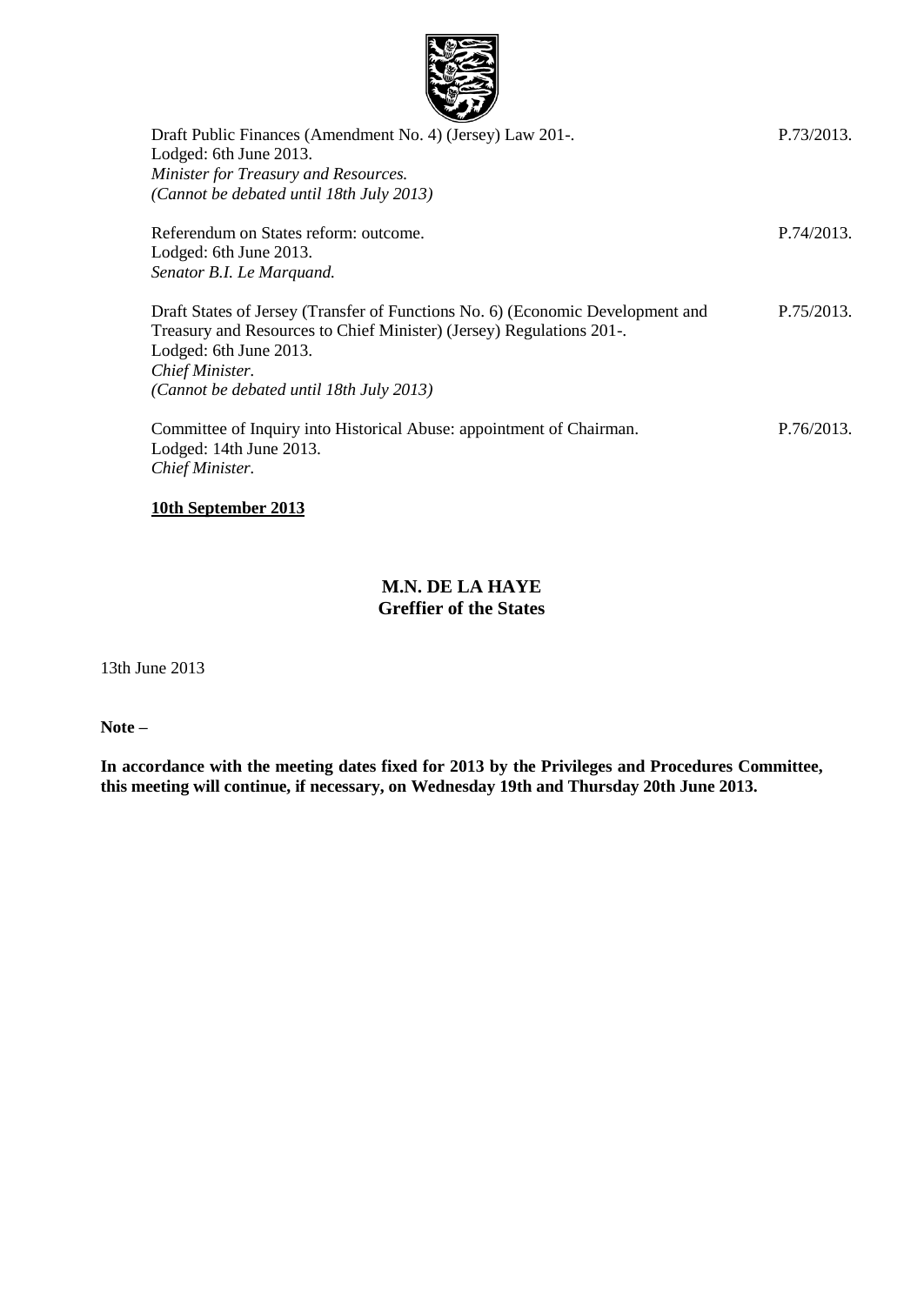

### **Explanatory Note regarding subordinate legislation tabled at this meeting.**

(See Item B)

#### **R&O.74/2013.**

This Order replaces the Bee Diseases Control (Jersey) Order 1992 and the Diseases of Animals (Bees) (Jersey) Order 2003. The Order makes provision to prevent the introduction or spread of notifiable diseases and pests and for the eradication of notifiable diseases and pests. American foul brood and European foul brood are prescribed as notifiable diseases. Small hive beetle and any species of the *Tropilaelaps* mite are prescribed as notifiable pests.

A person who becomes the owner of a hive must register with the Minister for Planning and Environment (the "Minister"). An owner who has already registered his or her hive in accordance with the infected area notice issued on 3rd June 2010 under the Bee Diseases Control (Jersey) Order 1992 is not required to register the hive again.

This Order requires that the Minister is notified if a notifiable disease or notifiable pest is found or suspected. Provision is made for the taking and testing of samples to establish whether any notifiable disease or pest is present. The movement of bees, hives or equipment may be prevented whilst tests are carried out. If the presence of a notifiable disease or pest is established, the Minister has powers to require the destruction or treatment of the bees and hives, combs, equipment and, in the case of pest, the treatment of soil. If the presence of American foul brood is established, the Minister must require that the bees are destroyed.

The importation of honey bees is generally prohibited. Nevertheless, bees may be imported –

- (a) from elsewhere in the British Islands, if authorized by a licence issued by the Minister;
- (b) from other Member States, provided that the consignment satisfies the health requirements applicable to trade between Member States;
- (c) from certain third countries, provided the consignment is of a queen bee and up to 20 attendants and satisfies the health requirements that would apply to imports from the third countries into Member States.

Non-compliance with the provisions of the Order is, by virtue of Articles 28(2) and 38(1)(a) of the Diseases of Animals (Jersey) Law 1956, an offence. The default penalty for the offence is a maximum of one months' imprisonment or a fine not exceeding level 4 on the standard scale (£5,000), although the penalty may be escalated by reference to the number of animals or the amount of matter involved.

The Order was made on 5th June 2013 and came into force on 12th June 2013.

#### **R&O.75/2013.**

This Order amends the Misuse of Drugs (Jersey) Law 1978, the Misuse of Drugs (General Provisions) (Jersey) Order 2009 and the Misuse of Drugs (Designation) (Jersey) Order 1989 so as to –

- (a) classify methoxetamine and its simple derivatives as Class B drugs, restrict their production, possession and use (as a controlled drug) and impose requirements regarding their supply on prescription and for their supply to be recorded in a register;
- (b) add to the descriptions of synthetic cannabinoids that are categorized as Class B drugs and subject to requirements regarding their supply on prescription and for their supply to be recorded in a register;
- (c) reclassify Buprenorphine as a Class B drug (formerly Class C).

The Order was made on 10th June 2013 and came into force on 11th June 2013.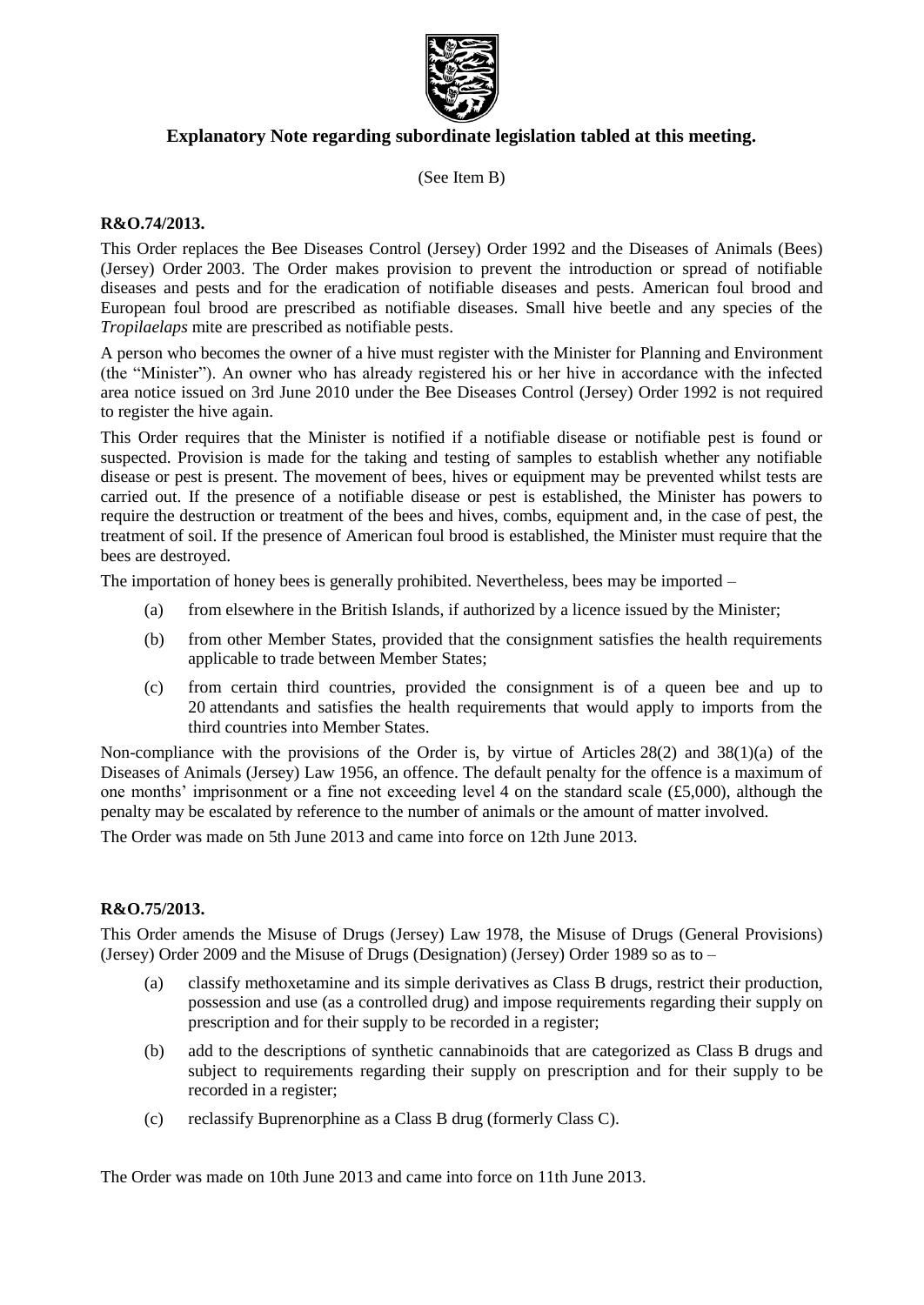

#### **R&O.76/2013.**

The Order amends the Community Provisions (Restrictive Measures – Belarus) (Jersey) Order 2011. It gives effect to Council Implementing Regulation (EU) No. 494/2013 of 29th May 2013 (OJ L.143, 30.5.2013, p.1) implementing Regulation (EC) No. 765/2006 concerning restrictive measures in respect of Belarus. The effect of the amendments is to delete a person and 2 entities from the list of persons and entities whose funds and economic resources are frozen.

The Order was made on 12th June 2013 and came into force on 13th June 2013.

#### **R&O.77/2013.**

This Order further amends, by *Article 1*, the Community Provisions (Restrictive Measures – Libya) (Jersey) Order 2011, to give effect in Jersey to Council Regulation (EU) No. 488/2013 of 27th May 2013 (OJ No. L 141, 28.5.2013, p. 1) which amends Council Regulation (EU) No 204/2011 concerning restrictive measures in view of the situation in Libya. The effect of the amendments is to permit the release of certain frozen funds or economic resources subject to certain conditions being met.

*Article* 2 provides for the title of this Order and for it to come into force the day after it is made.

The Order was made on 12th June 2013 and came into force on 13th June 2013.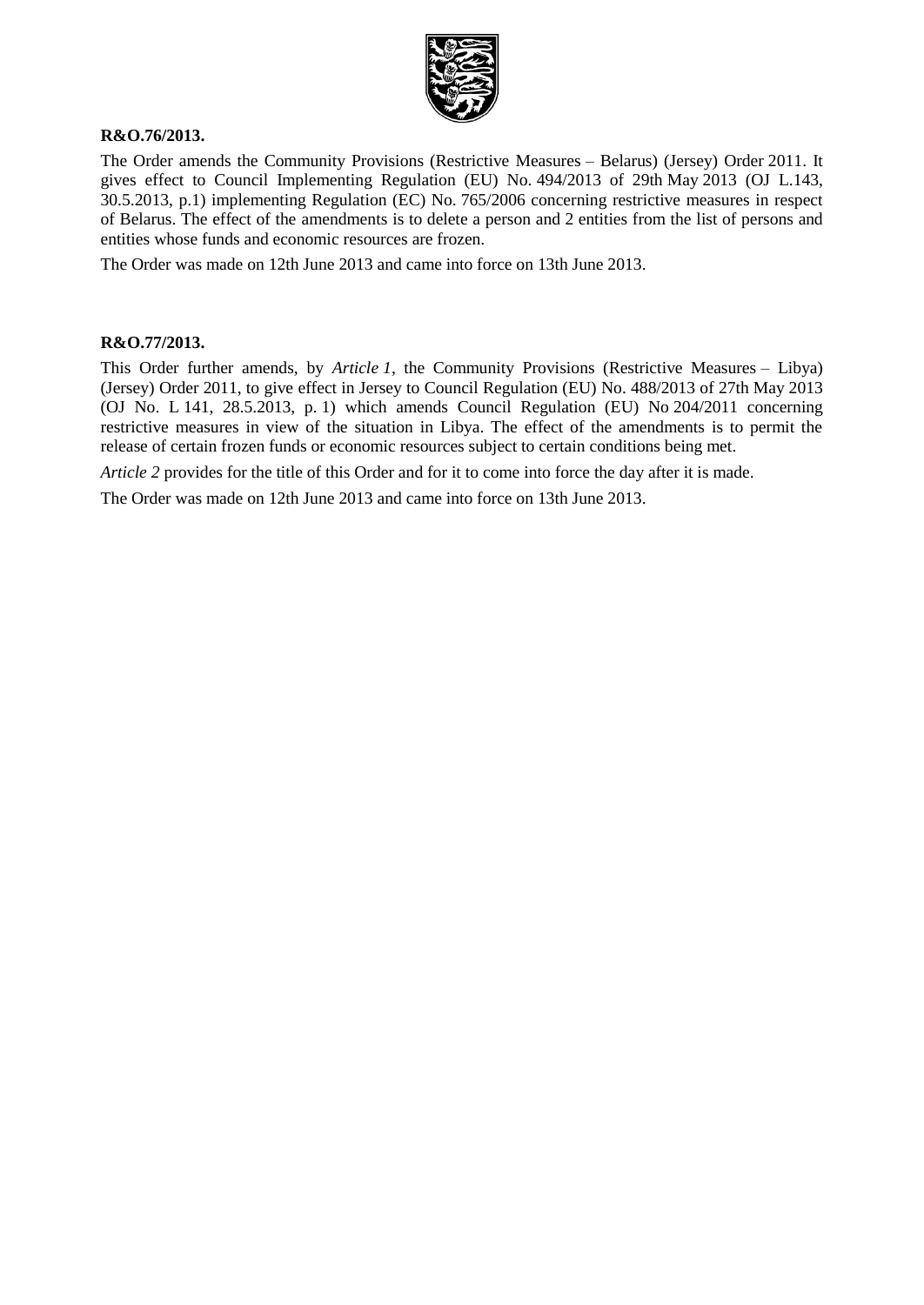

#### (See Item I(a))

1. The Minister for Treasury and Resources will table an answer to the following question asked by Deputy J.A. Martin of St. Helier –

"Will the Minister provide details (by use of a map if necessary) of what part of St Helier the proposed electricity sub-station at Westmount is intended to service and, in view of his comment in the States on 4th June 2013 that "there are going to be problems in the future in relation to the J.E.C.'s ability to deliver supply to homes" in St. Helier if the scheme does not go ahead, would he set out the likely timescale for any such disruption?

Would the Minister also give a list (using a map if necessary) of the other potential sites considered for the substation and explain, in each case, why the site was ruled out?"

2. The Minister for Planning and Environment will table an answer to the following question asked by Deputy G.C.L. Baudains of St. Clement –

"Following the Minister's recent statement suggesting that compressed air powered cars are environmentally superior to petrol powered ones has the Minister researched the overall energy requirements of using these vehicles compared to other vehicles such as modern diesel cars and is he satisfied in promoting the use of compressed air vehicles that the cleaner environment they may create in the vicinity of the vehicle in question is not offset by a greater environmental problem elsewhere in relation to the generation of the necessary energy to power the vehicle?"

3. The Minister for Health and Social Services will table an answer to the following question asked by Senator S.C. Ferguson –

"How many attempted suicides and actual suicides have there been over the past 5 years?"

4. The Minister for Health and Social Services will table an answer to the following question asked by Deputy G.P. Southern of St. Helier –

"Prior to her decision to lodge P.72/2013 on the reintroduction of hospital prescription charges, ('Hospital Outpatients- re-introduction of prescription charges') what consideration, if any, did the Minister, in conjunction with the Minister for Social Security, give to measures to address the underlying problem of the high cost of accessing primary health care through GPs and, if none, why not?

As part of the longer term plans for the reform of primary care will the Minister work with the Minister for Social Security so that appropriate proposals can be brought to the States to address the issue of prescription charges?"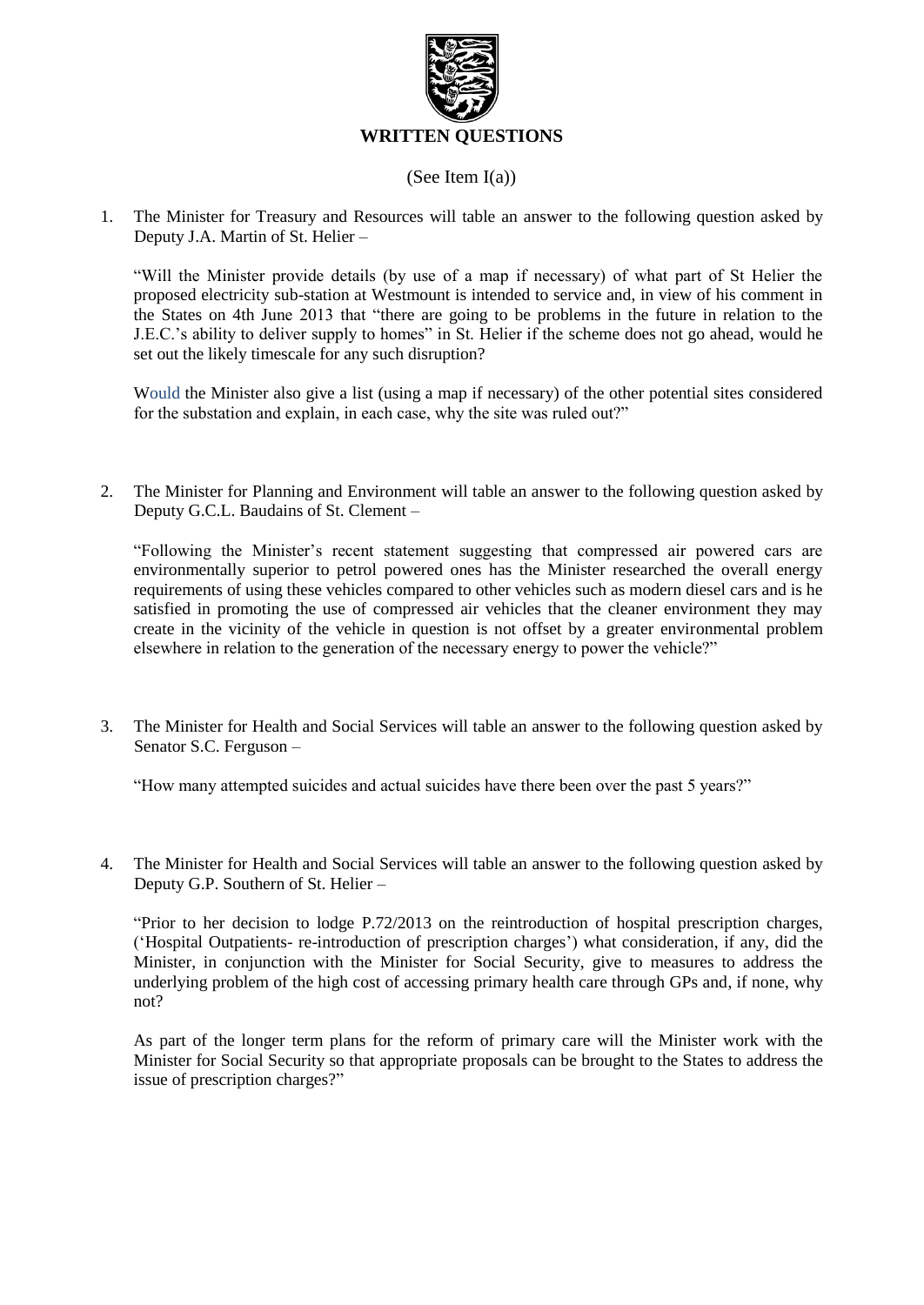

5. The Minister for Social Security will table an answer to the following question asked by Deputy G.P. Southern of St. Helier –

"What consideration has the Minister, in conjunction with the Minister for Health and Social Services, given to measures to address the problem of the high cost of accessing primary health care through GPs and if none, why not?

What plans, if any, does the Minister have to address the issue of prescription charges, and if none, will he commit himself to assess this issue and to bring proposals to the States in the next 18 months?"

6. The Minister for Home Affairs will table an answer to the following question asked by Deputy T.M. Pitman of St. Helier –

"Can members of the public be arrested by the Police for alleged planning infractions and, if so, can such individuals also be legally required by the Police to report to the police station on a daily basis whilst these allegations are investigated?"

7. The Minister for Home Affairs will table an answer to the following question asked by Deputy T.M. Pitman of St. Helier –

"Since police investigations began in 2007 in relation to historic abuse can the Minister advise if there have been any cases investigated by the States of Jersey Police where abuse was alleged by both another perpetrator of abuse and corroborated by a victim yet no prosecution was then brought and, if so, what was the reason for this?"

8. The Minister for Housing will table an answer to the following question asked by Deputy T.M. Pitman of St. Helier –

"Would the Minister advise whether, in the case of the owner of a self-catering property who has reregistered the premises as a lodging house yet retained one unit out of ten as a (third party) manager's flat, all of the tenants are still classed as private tenants in law?"

9. H.M. Attorney General will table an answer to the following question asked by Deputy T.M. Pitman of St. Helier –

"Would the Attorney General advise whether individuals who are aggrieved by the fact that Option B of the Electoral Commission (which gives greater representation to residents of the smaller rural parishes at the expense of St. Helier and other urban parishes) would have any recourse against the States of Jersey via the European Court of Human Rights if this Option is implemented?"